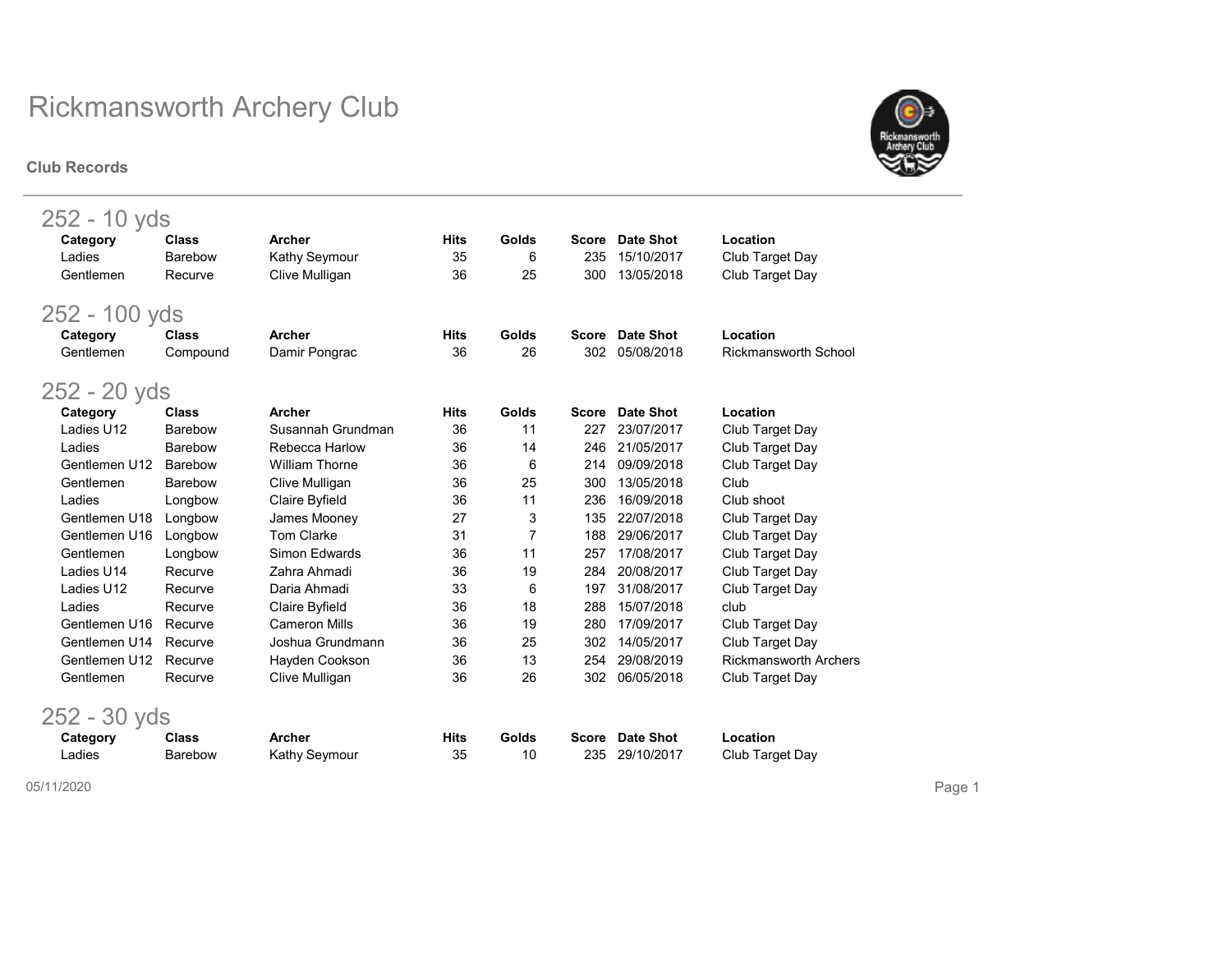#### Club Records



| Gentlemen U18  | <b>Barebow</b> | <b>Tom Banton</b>      | 36          | 12    | 258          | 09/07/2017       | Club Target Day             |
|----------------|----------------|------------------------|-------------|-------|--------------|------------------|-----------------------------|
| Gentlemen U16  | Barebow        | James Mooney           | 36          | 11    | 238          | 25/06/2017       | Club Target Day             |
| Gentlemen U12  | <b>Barebow</b> | <b>William Thorne</b>  | 35          | 7     | 232          | 20/06/2019       | Rickmansworth archery club  |
| Gentlemen      | <b>Barebow</b> | Clive Mulligan         | 36          | 23    | 298          | 27/05/2018       | Club                        |
| Gentlemen      | Compound       | Dave Haines            | 36          | 36    | 324          | 03/06/2018       | Club Target day             |
| Ladies         | Longbow        | Debbie Brown           | 34          | 8     | 200          | 24/08/2017       | Club Target Day             |
| Gentlemen      | Longbow        | <b>Simon Edwards</b>   | 36          | 8     | 201          | 03/06/2018       | Club Target day             |
| Ladies U16     | Recurve        | Zahra Ahmadi           | 36          | 12    | 260          | 31/05/2018       | <b>Rickmansworth School</b> |
| Ladies         | Recurve        | <b>Becky Short</b>     | 36          | 18    | 278          | 17/09/2017       | Club Target Day             |
| Gentlemen U14  | Recurve        | Joshua Grundmann       | 36          | 19    | 282          | 29/06/2017       | Club Target Day             |
| Gentlemen      | Recurve        | Peter O'Brien          | 36          | 27    | 302          | 20/08/2017       | Club Target Day             |
| $252 - 40$ yds |                |                        |             |       |              |                  |                             |
| Category       | <b>Class</b>   | Archer                 | <b>Hits</b> | Golds | <b>Score</b> | <b>Date Shot</b> | Location                    |
| Ladies         | Barebow        | <b>Kathy Seymour</b>   | 36          | 9     | 232          | 29/04/2018       | club target day             |
| Gentlemen U18  | <b>Barebow</b> | Tom Banton             | 35          | 7     | 213          | 23/07/2017       | Club Target Day             |
| Gentlemen U16  | Barebow        | James Mooney           | 36          | 8     | 223          | 29/06/2017       | Club Target Day             |
| Gentlemen      | <b>Barebow</b> | Peter Harvey           | 35          | 5     | 199          | 23/04/2017       | Club Target Day             |
| Gentlemen      | Compound       | Dave Haines            | 36          | 27    | 306          | 01/07/2018       | Club Target day             |
| Ladies         | Longbow        | Debbie Brown           | 34          | 3     | 166          | 12/05/2019       | Club Target Day             |
| Ladies         | Recurve        | <b>Becky Short</b>     | 36          | 19    | 280          | 03/09/2017       | Club Target Day             |
| Gentlemen      | Recurve        | <b>Pavittar Bansel</b> | 36          | 22    | 292          | 20/08/2017       | Club Target Day             |
| $252 - 50$ yds |                |                        |             |       |              |                  |                             |
| Category       | <b>Class</b>   | Archer                 | <b>Hits</b> | Golds | <b>Score</b> | <b>Date Shot</b> | Location                    |
| Ladies         | Barebow        | Kathy Seymour          | 35          | 6     | 201          | 08/07/2018       | club target day             |
| Gentlemen U16  | Barebow        | James Mooney           | 36          | 9     | 210          | 20/07/2017       | Club Target Day             |
| Ladies         | Compound       | <b>Maureen Miller</b>  | 36          | 29    | 310          | 18/06/2017       | Club Target Day             |
| Gentlemen      | Compound       | Peter Burford          | 36          | 31    | 314          | 28/05/2017       | Club Target Day             |
| Ladies         | Recurve        | Anoosh Liddell         | 36          | 16    | 268          | 18/06/2017       | Club Target Day             |
| Gentlemen      | Recurve        | Manish Popli           | 36          | 17    | 278          | 27/08/2017       | Club Target Day             |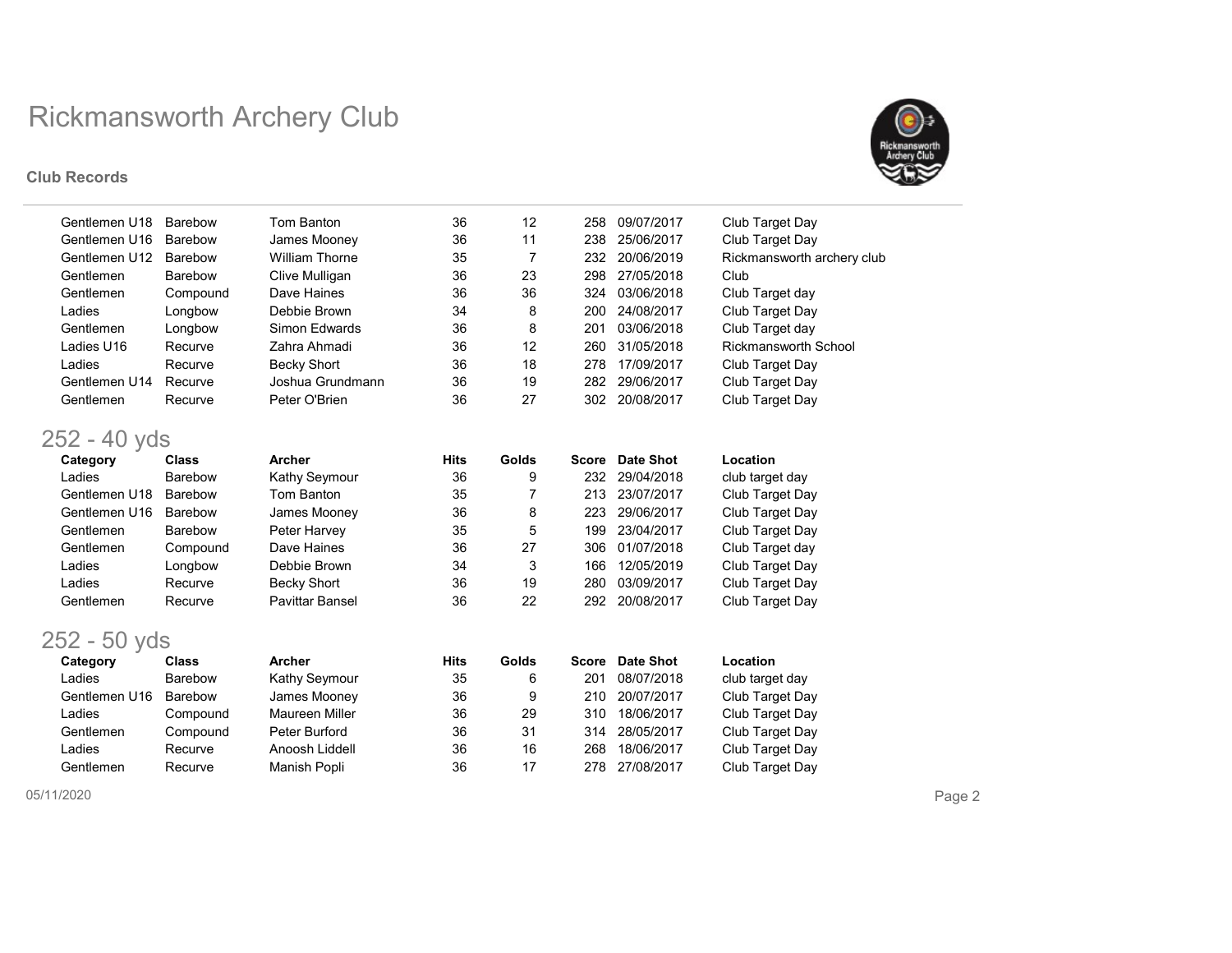#### Club Records



| $252 - 60$ yds |                |                       |             |              |              |                  |                             |
|----------------|----------------|-----------------------|-------------|--------------|--------------|------------------|-----------------------------|
| Category       | Class          | Archer                | <b>Hits</b> | Golds        | <b>Score</b> | Date Shot        | Location                    |
| Ladies         | Barebow        | Anoosh Liddell        | 35          | 5            | 189          | 08/09/2019       | Club Shoot                  |
| Gentlemen U18  | Barebow        | James Mooney          | 44          | 2            | 199          | 06/05/2018       | Club Target Day             |
| Ladies         | Compound       | Maureen Miller        | 36          | 23           | 292          | 13/08/2017       | Club Target Day             |
| Gentlemen      | Compound       | Peter Burford         | 36          | 24           | 300          | 18/06/2017       | Club Target Day             |
| Ladies         | Recurve        | Anoosh Liddell        | 36          | 11           | 236          | 20/04/2019       | Club shoot                  |
| Gentlemen      | Recurve        | Manish Popli          | 36          | 12           | 260          | 27/05/2018       | Club                        |
| 252 - 80 yds   |                |                       |             |              |              |                  |                             |
| Category       | <b>Class</b>   | <b>Archer</b>         | <b>Hits</b> | Golds        | <b>Score</b> | Date Shot        | Location                    |
| Gentlemen      | Compound       | Damir Pongrac         | 36          | 23           | 298          | 16/08/2018       | <b>Rickmansworth School</b> |
| Ladies         | Recurve        | Claire Byfield        | 24          | 1            | 100          | 01/09/2019       | Club shoot                  |
| Gentlemen      | Recurve        | <b>Adrian Currall</b> | 36          | 23           | 288          | 22/08/2019       | Club Target Day             |
| Albion         |                |                       |             |              |              |                  |                             |
| Category       | <b>Class</b>   | Archer                | <b>Hits</b> | <b>Golds</b> | <b>Score</b> | Date Shot        | Location                    |
| Gentlemen      | Compound       | Peter Burford         | 103         | 39           | 741          | 12/04/2015       | Royal Richmond Pagoda Shoot |
| Gentlemen      | Recurve        | <b>Adrian Currall</b> | 108         | 73           | 870          | 13/04/2014       | Pagoda Shoot                |
| American       |                |                       |             |              |              |                  |                             |
| Category       | <b>Class</b>   | <b>Archer</b>         | <b>Hits</b> | Golds        | <b>Score</b> | Date Shot        | Location                    |
| Gentlemen      | Recurve        | Clive Mulligan        | 89          | 22           | 565          | 10/04/2015       | Club Target Day             |
|                |                |                       |             |              |              |                  |                             |
| Bray I         |                |                       |             |              |              |                  |                             |
| Category       | <b>Class</b>   | Archer                | <b>Hits</b> | Golds        | <b>Score</b> | <b>Date Shot</b> | Location                    |
| Ladies         | Barebow        | Anoosh Liddell        | 28          |              | 175          | 11/01/2020       | Eaton Manor                 |
| Gentlemen U18  | <b>Barebow</b> | Tom Banton            | 30          | 4            | 194          | 12/03/2017       | Club Target Day             |
| Gentlemen U16  | <b>Barebow</b> | James Mooney          | 21          | 4            | 126          | 03/12/2017       | Club Target Day             |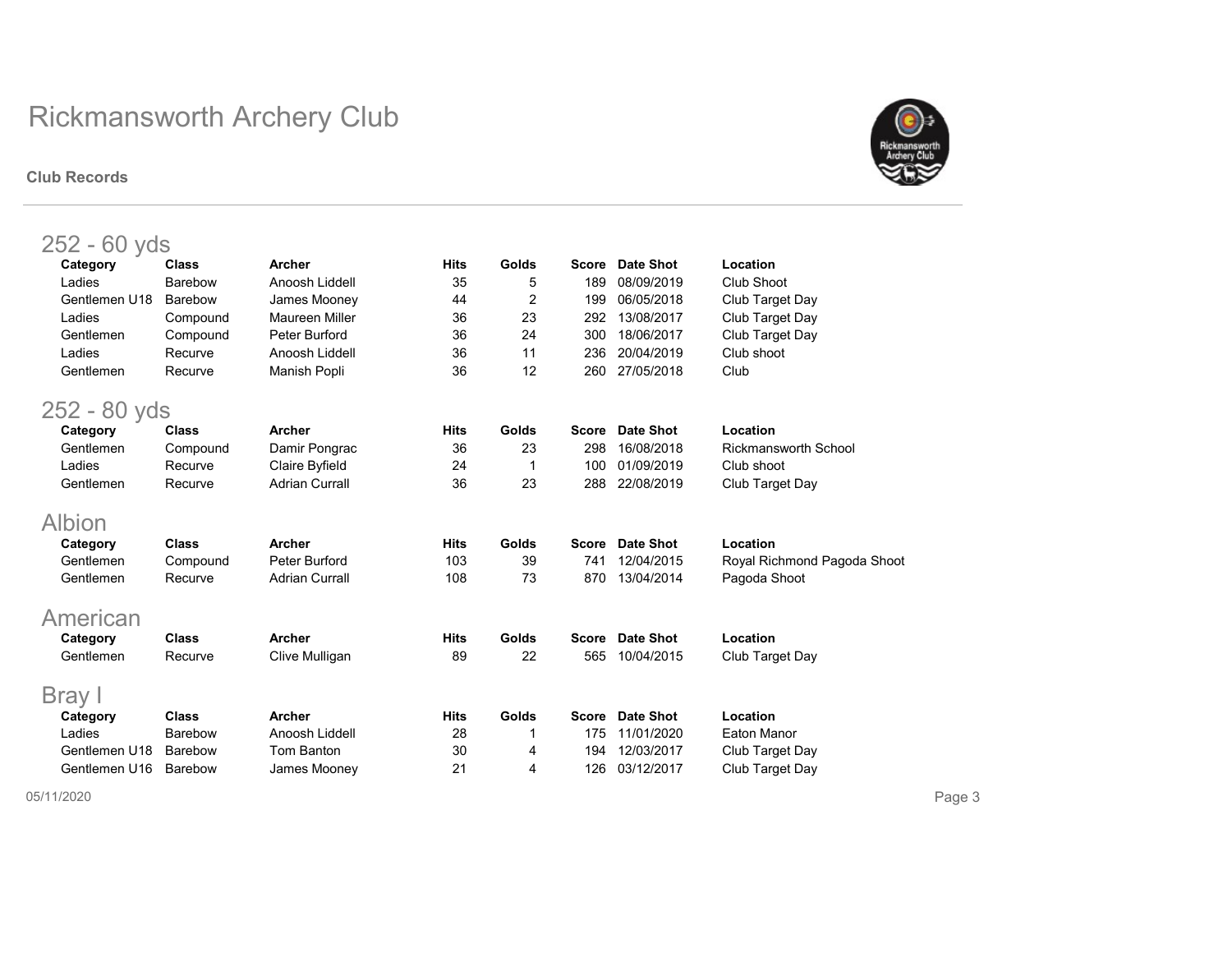#### Club Records



| Gentlemen          | <b>Barebow</b> | Peter Harvey            | 28          | 2     | 157          | 08/01/2017       | Club Target Day                 |
|--------------------|----------------|-------------------------|-------------|-------|--------------|------------------|---------------------------------|
| Ladies             | Compound       | Maureen Miller          | 30          | 4     | 262          | 17/02/2019       | <b>Club Tournament</b>          |
| Gentlemen          | Compound       | Peter Burford           | 30          | 6     | 264          | 11/10/2020       | Club Target Day                 |
| Gentlemen          | Longbow        | <b>Terence Corcoran</b> | 11          | 2     | 43           | 11/12/2016       | Club Target Day                 |
| Ladies             | Recurve        | Anoosh Liddell          | 30          | 5     | 254          | 22/01/2017       | c                               |
| Gentlemen U18      | Recurve        | Owen Caine              | 28          | 6     | 177          | 22/11/2015       | Club Target Day                 |
| Gentlemen U16      | Recurve        | Jimmy Tucker            | 21          | 1     | 98           | 13/03/2016       | Club Traget day                 |
| Gentlemen          | Recurve        | <b>Nick Hunter</b>      | 30          | 21    | 279          | 10/02/2018       | Bowmen of Harrow                |
| Bray II            |                |                         |             |       |              |                  |                                 |
| Category           | <b>Class</b>   | Archer                  | <b>Hits</b> | Golds | <b>Score</b> | <b>Date Shot</b> | Location                        |
| Ladies             | Barebow        | Kathy Seymour           | 30          | 5     | 182          | 11/11/2018       | Eaton manor                     |
| Gentlemen U18      | Barebow        | James Mooney            | 30          | 0     | 160          | 18/11/2018       | <b>Club Tournament</b>          |
| Gentlemen U12      | <b>Barebow</b> | <b>William Thorne</b>   | 49          | 1     | 218          | 03/11/2019       | Rickmansworth                   |
| Gentlemen          | Barebow        | <b>Phil Mills</b>       | 30          | 0     | 189          | 16/12/2018       | Club Tournament                 |
| Ladies             | Compound       | Maureen Miller          | 30          | 2     | 264          | 03/11/2019       | Rickmansworth club competition  |
| Gentlemen          | Compound       | Damir Pongrac           | 30          | 8     | 276          | 03/11/2019       | <b>Rickmansworth School</b>     |
| Ladies             | Longbow        | Debbie Brown            | 20          | 0     | 108          | 18/11/2018       | Club Tournament                 |
| Gentlemen          | Longbow        | <b>Terence Corcoran</b> | 17          | 0     | 69           | 18/11/2018       | <b>Club Tournament</b>          |
| Ladies U12         | Recurve        | Maya Barnes             | 27          | 1     | 152          | 18/11/2018       | <b>Club Tournament</b>          |
| Ladies             | Recurve        | Anoosh Liddell          | 30          | 4     | 253          | 11/11/2018       | Eaton Manor                     |
| Gentlemen U12      | Recurve        | Harry O'Brien           | 10          | 0     | 33           | 18/11/2018       | Club Tournament                 |
| Gentlemen          | Recurve        | <b>Nick Hunter</b>      | 30          | 13    | 278          | 18/11/2018       | Rickmansworth                   |
| <b>Bristol III</b> |                |                         |             |       |              |                  |                                 |
| Category           | <b>Class</b>   | <b>Archer</b>           | <b>Hits</b> | Golds | <b>Score</b> | <b>Date Shot</b> | Location                        |
| Gentlemen U14      | <b>Barebow</b> | <b>Tom Banton</b>       | 102         | 12    | 524          | 06/07/2014       | <b>HAA County Chanpionships</b> |
| <b>Bristol IV</b>  |                |                         |             |       |              |                  |                                 |

Category Class Archer **Hits Golds Score Date Shot** Location

Gentlemen U12 Recurve Hayden Cookson 109 10 583 21/07/2019 05/11/2020 Page 4

Hertfordshire Archery Association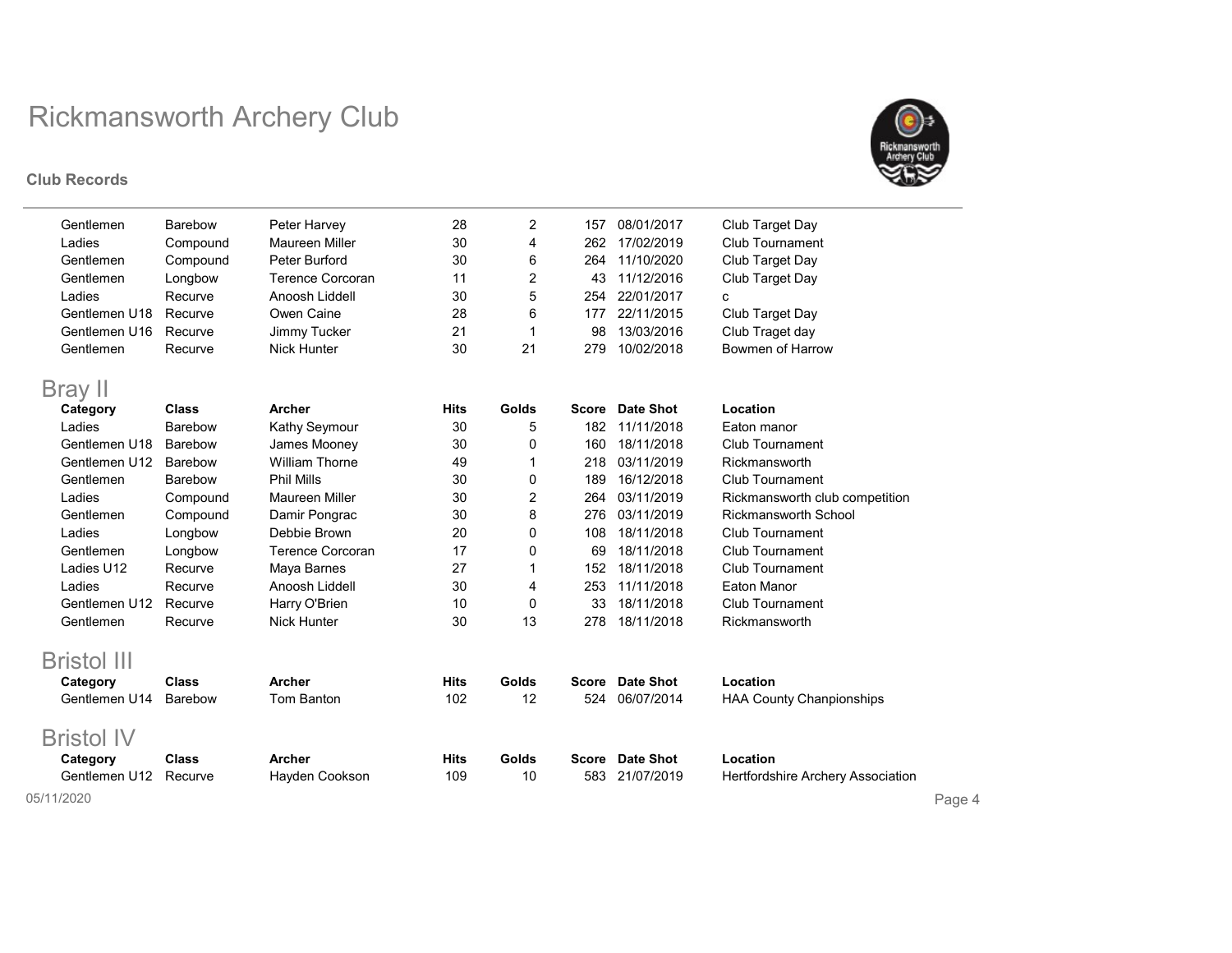#### Club Records



| Category      | <b>Class</b>   | <b>Archer</b>         | <b>Hits</b> | Golds | Score | Date Shot      | Location               |
|---------------|----------------|-----------------------|-------------|-------|-------|----------------|------------------------|
| Ladies        | <b>Barebow</b> | Kathy Seymour         | 52          | 0     | 271   | 17/02/2019     | Club Tournament        |
| Gentlemen U18 | Barebow        | James Mooney          | 45          | 0     | 220   | 17/02/2019     | Club Tournament        |
| Gentlemen     | <b>Barebow</b> | <b>Tony Byfield</b>   | 27          |       | 135   | 17/02/2019     | <b>Club Tournament</b> |
| Ladies        | Compound       | <b>Maureen Miller</b> | 59          | 6     | 511   | 17/02/2019     | <b>Club Tournament</b> |
| Gentlemen     | Compound       | Peter Burford         | 60          | 5     |       | 512 17/02/2019 | Club Tournament        |
| Ladies        | Longbow        | Debbie Brown          | 34          | 0     | 144   | 17/02/2019     | Club Tournament        |
| Gentlemen     | Longbow        | Peter Harvey          | 52          | 2     | 255   | 17/02/2019     | Club Tournament        |
| Ladies        | Recurve        | Claire Byfield        | 59          | 5     | 411   | 17/02/2019     | <b>Club Tournament</b> |
| Gentlemen     | Recurve        | <b>Adrian Currall</b> | 60          | 21    | 537   | 17/02/2019     | Club Tournament        |

| _____<br>Category | Class   | Archer         | Hits | Golds | Score Date Shot | Location         |
|-------------------|---------|----------------|------|-------|-----------------|------------------|
| ∟adies            | Recurve | Anoosh Liddell | 56   |       | 447 17/03/2019  | Club competition |
| Gentlemen         | Recurve | Tom Currall    | 60   | 35    | 570 04/09/2013  | Club Target Day  |

### FITA 25

| Category  | Class   | Archer             | Hits | Golds | Score Date Shot | Location                      |
|-----------|---------|--------------------|------|-------|-----------------|-------------------------------|
| ∟adies    | Recurve | Charlotte Alderman | 59   |       | 369 17/11/2013  | <b>HAA Team Indoor Champs</b> |
| Gentlemen | Recurve | Tom Currall        | 60   |       | 552 17/11/2013  | <b>HAA Team Indoor Champs</b> |

## FITA 25 (Triple Face)

| Category  | Class    | Archer        | Hits | Golds | Score Date Shot | Location               |
|-----------|----------|---------------|------|-------|-----------------|------------------------|
| Gentlemen | Compound | Peter Burford | 60   |       | 524 17/11/2013  | HAA Team Indoor Champs |
| Gentlemen | Recurve  | Nick Hunter   | 60   | 13    | 526 25/02/2018  | Battle of Basing       |

## FITA 70m

| Category | Class<br>. | Archer | Hits<br>$ -$ | Golds<br>. | <b>Score</b> Date Shot<br>- - - - | Location<br>. |
|----------|------------|--------|--------------|------------|-----------------------------------|---------------|
|          |            |        |              |            |                                   |               |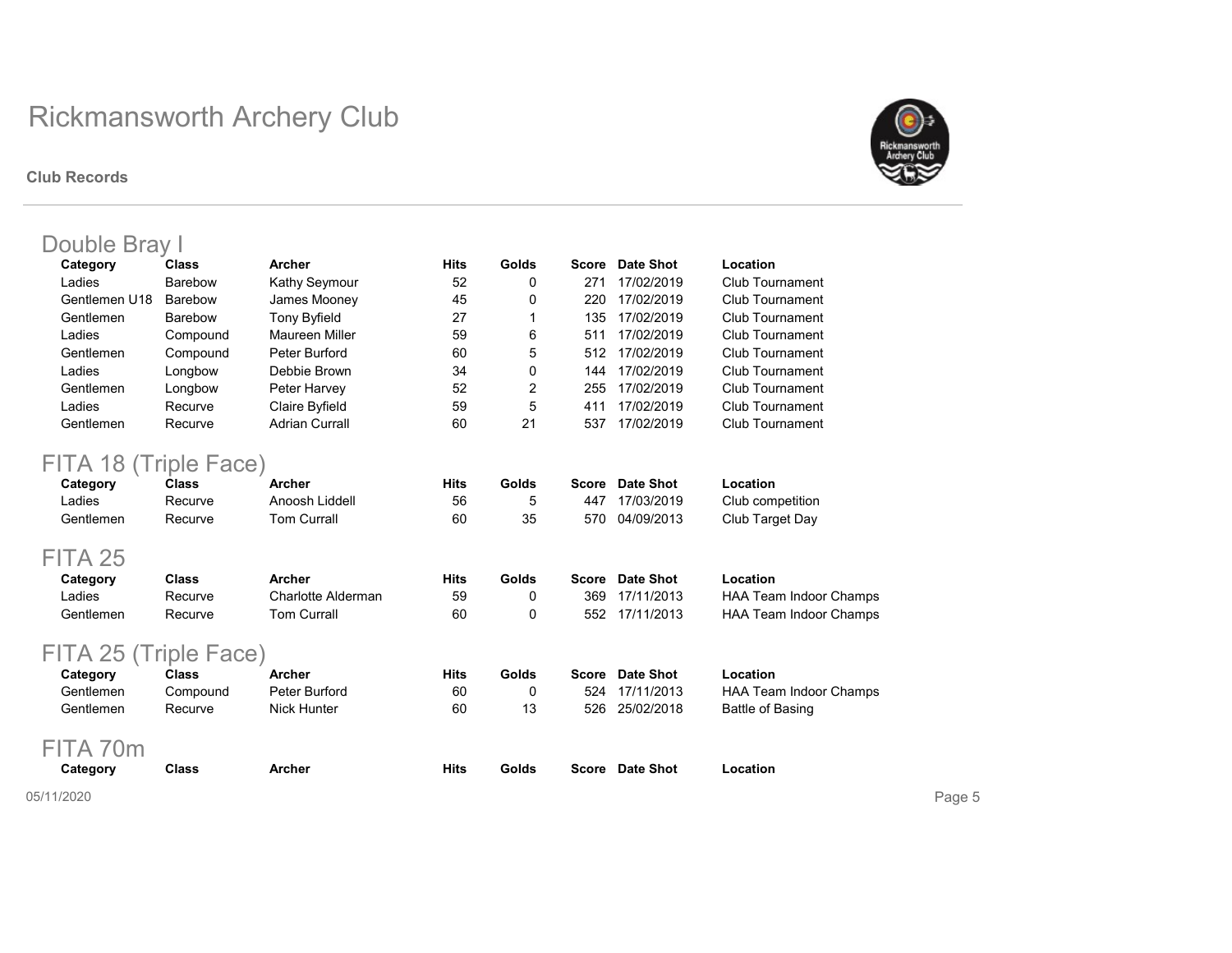#### Club Records



| Gentlemen         | Recurve      | <b>Adrian Currall</b> | 72          | 14             | 611          | 29/09/2013       | Club Target Day                |
|-------------------|--------------|-----------------------|-------------|----------------|--------------|------------------|--------------------------------|
| <b>FITA Gents</b> |              |                       |             |                |              |                  |                                |
| Category          | <b>Class</b> | Archer                | <b>Hits</b> | Golds          | Score        | Date Shot        | Location                       |
| Gentlemen         | Recurve      | <b>Adrian Currall</b> | 144         | 29             | 1160         | 28/07/2013       | ANDOBA 2013                    |
| Frostbite         |              |                       |             |                |              |                  |                                |
| Category          | Class        | Archer                | <b>Hits</b> | Golds          | <b>Score</b> | <b>Date Shot</b> | Location                       |
| Ladies            | Barebow      | Anoosh Liddell        | 36          | 4              | 239          | 01/08/2020       | Club shoot                     |
| Gentlemen U18     | Barebow      | James Mooney          | 35          | 3              | 226          | 05/01/2019       | Club Tournament                |
| Gentlemen U16     | Barebow      | James Mooney          | 33          | 0              | 175          | 10/12/2016       | Club Frostbite Tournament 2016 |
| Gentlemen U14     | Barebow      | Tom Banton            | 0           | 0              | 104          | 30/11/2013       | Club Target Day                |
| Gentlemen U12     | Barebow      | <b>William Thorne</b> | 24          | $\overline{2}$ | 110          | 05/01/2019       | Club Tournament                |
| Gentlemen         | Barebow      | Peter Harvey          | 31          | 0              | 183          | 10/12/2016       | Club Frostbite Tournament 2016 |
| Ladies            | Compound     | Maureen Miller        | 36          | 0              | 320          | 10/12/2016       | Club Frostbite Tournament 2016 |
| Gentlemen         | Compound     | Damir Pongrac         | 36          | 25             | 346          | 04/01/2020       | Club Frostbite Tournament 2019 |
| Ladies            | Longbow      | Debbie Brown          | 23          | 0              | 104          | 05/01/2019       | <b>Club Tournament</b>         |
| Gentlemen         | Longbow      | Simon Edwards         | 25          | 5              | 118          | 17/12/2017       | Club Tournament                |
| Ladies U16        | Recurve      | Zahra Ahmadi          | 30          | 1              | 131          | 05/01/2019       | Club Tournament                |
| Ladies U14        | Recurve      | Zahra Ahmadi          | 25          | 0              | 137          | 10/12/2016       | Club Frostbite Tournament 2016 |
| Ladies            | Recurve      | Claire Byfield        | 36          | 9              | 300          | 20/09/2020       | Club shoot                     |
| Gentlemen U18     | Recurve      | Harry Banton          | 32          | 1              | 194          | 30/11/2013       | Club Target Day                |
| Gentlemen U16     | Recurve      | Jimmy Tucker          | 0           | 0              | 47           | 06/12/2014       | Club Target Day                |
| Gentlemen U12     | Recurve      | Harry O'Brien         | 11          | 0              | 45           | 05/01/2019       | Club Tournament                |
| Gentlemen         | Recurve      | <b>Adrian Currall</b> | 36          | 0              | 337          | 30/11/2013       | Club Target Day                |

| Category  | <b>Class</b> | Archer         | Hits | Golds | Score Date Shot | Location        |
|-----------|--------------|----------------|------|-------|-----------------|-----------------|
| Gentlemen | Recurve      | Adrian Currall |      |       | 589 21/04/2013  | Club Target Day |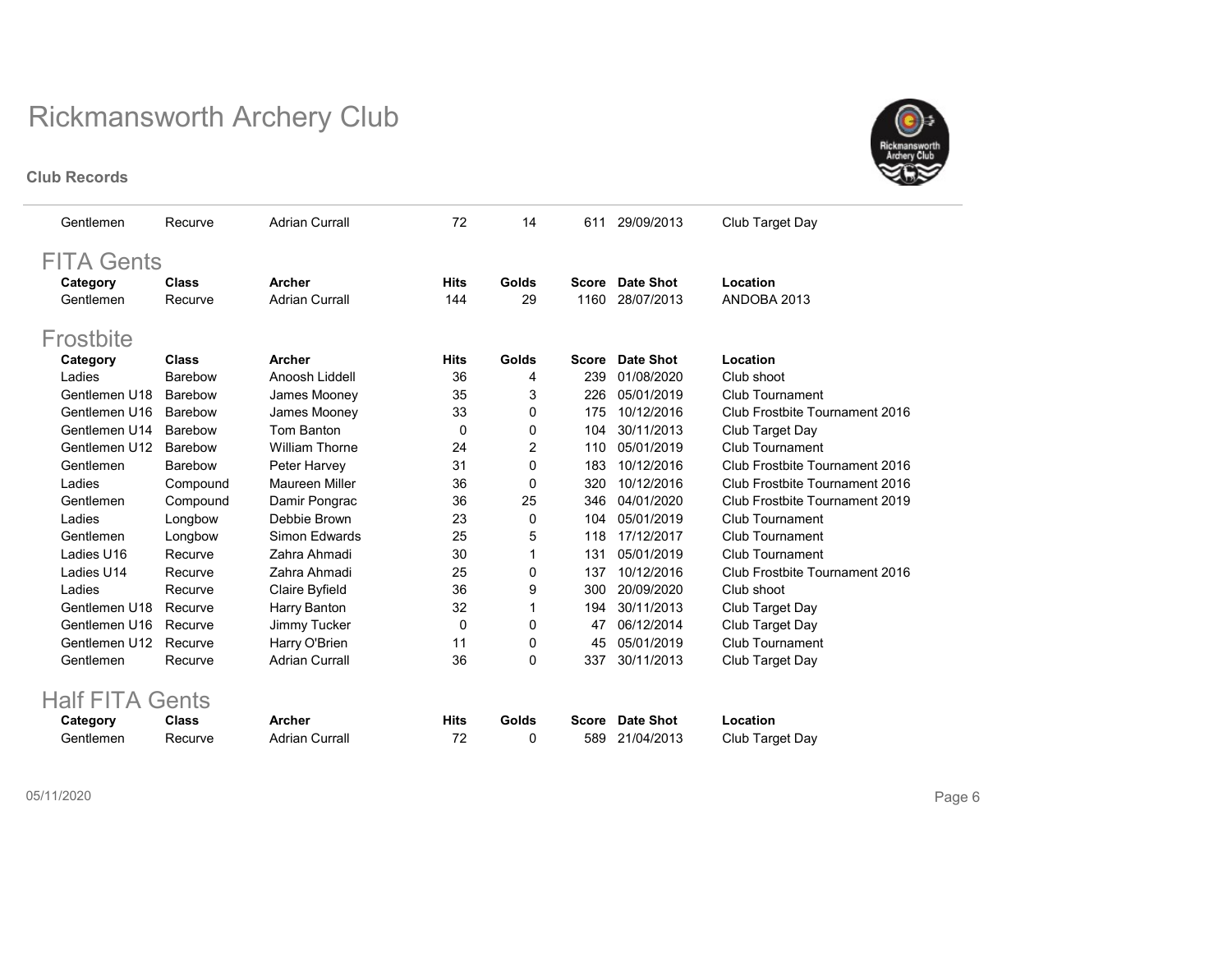#### Club Records



| <b>Hereford</b>          |              |                       |             |       |       |                  |                                 |
|--------------------------|--------------|-----------------------|-------------|-------|-------|------------------|---------------------------------|
| Category                 | Class        | Archer                | <b>Hits</b> | Golds | Score | Date Shot        | Location                        |
| Ladies                   | Compound     | <b>Maureen Miller</b> | 143         | 50    | 1015  | 23/07/2017       | <b>County Championships</b>     |
| <b>Junior National</b>   |              |                       |             |       |       |                  |                                 |
| Category                 | <b>Class</b> | <b>Archer</b>         | <b>Hits</b> | Golds | Score | Date Shot        | Location                        |
| Gentlemen U16            | Barebow      | Tom Banton            | 69          | 14    | 417   | 14/09/2014       | <b>Kestrels Double National</b> |
| Gentlemen U14            | Barebow      | Tom Banton            | 50          | 6     | 232   | 16/09/2012       | <b>Kestrels Double National</b> |
| Gentlemen U14            | Longbow      | Joseph Monk           | 32          | 0     | 124   | 16/09/2012       | <b>Kestrels Double National</b> |
| Ladies                   | Recurve      | <b>Becky Short</b>    | 72          | 35    | 546   | 03/09/2017       | Club Target Day                 |
|                          |              |                       |             |       |       |                  |                                 |
| <b>Junior Warwick</b>    |              |                       |             |       |       |                  |                                 |
| Category                 | <b>Class</b> | <b>Archer</b>         | <b>Hits</b> | Golds | Score | Date Shot        | Location                        |
| Ladies                   | Recurve      | Olga Leticevscaia     | 48          | 15    | 344   | 12/09/2020       | Outdoor                         |
| Gentlemen U14            | Recurve      | Lucas Rodrigues       | 41          | 4     | 196   | 07/07/2013       | Club Target Day                 |
| <b>Junior Windsor</b>    |              |                       |             |       |       |                  |                                 |
| Category                 | <b>Class</b> | <b>Archer</b>         | <b>Hits</b> | Golds | Score | Date Shot        | Location                        |
| Gentlemen U14            | Barebow      | Tom Banton            | 89          | 10    | 412   | 13/05/2012       | Green Dragon Bowmen             |
| Gentlemen U14            | Longbow      | Joseph Monk           | 65          | 4     | 247   | 15/05/2011       | Green Dragon Bowmen             |
| Gentlemen U14            | Recurve      | Tom Banton            | 89          | 10    | 412   | 13/05/2012       | Green Dragon Bowmen             |
|                          |              |                       |             |       |       |                  |                                 |
| <b>Long Metric Gents</b> |              |                       |             |       |       |                  |                                 |
| Category                 | <b>Class</b> | <b>Archer</b>         | <b>Hits</b> | Golds | Score | <b>Date Shot</b> | Location                        |
| Gentlemen                | Compound     | Peter Burford         | 72          | 11    | 537   | 25/05/2015       | Club Target Day                 |
| Gentlemen                | Recurve      | <b>Nick Hunter</b>    | 72          | 4     | 516   | 05/06/2018       | <b>Silver Arrow</b>             |
| Long Metric II           |              |                       |             |       |       |                  |                                 |
| Category                 | <b>Class</b> | <b>Archer</b>         | <b>Hits</b> | Golds | Score | Date Shot        | Location                        |
| Ladies                   | Barebow      | Anoosh Liddell        | 54          | 1     | 273   | 11/08/2019       | <b>Club Competition</b>         |
|                          |              |                       |             |       |       |                  |                                 |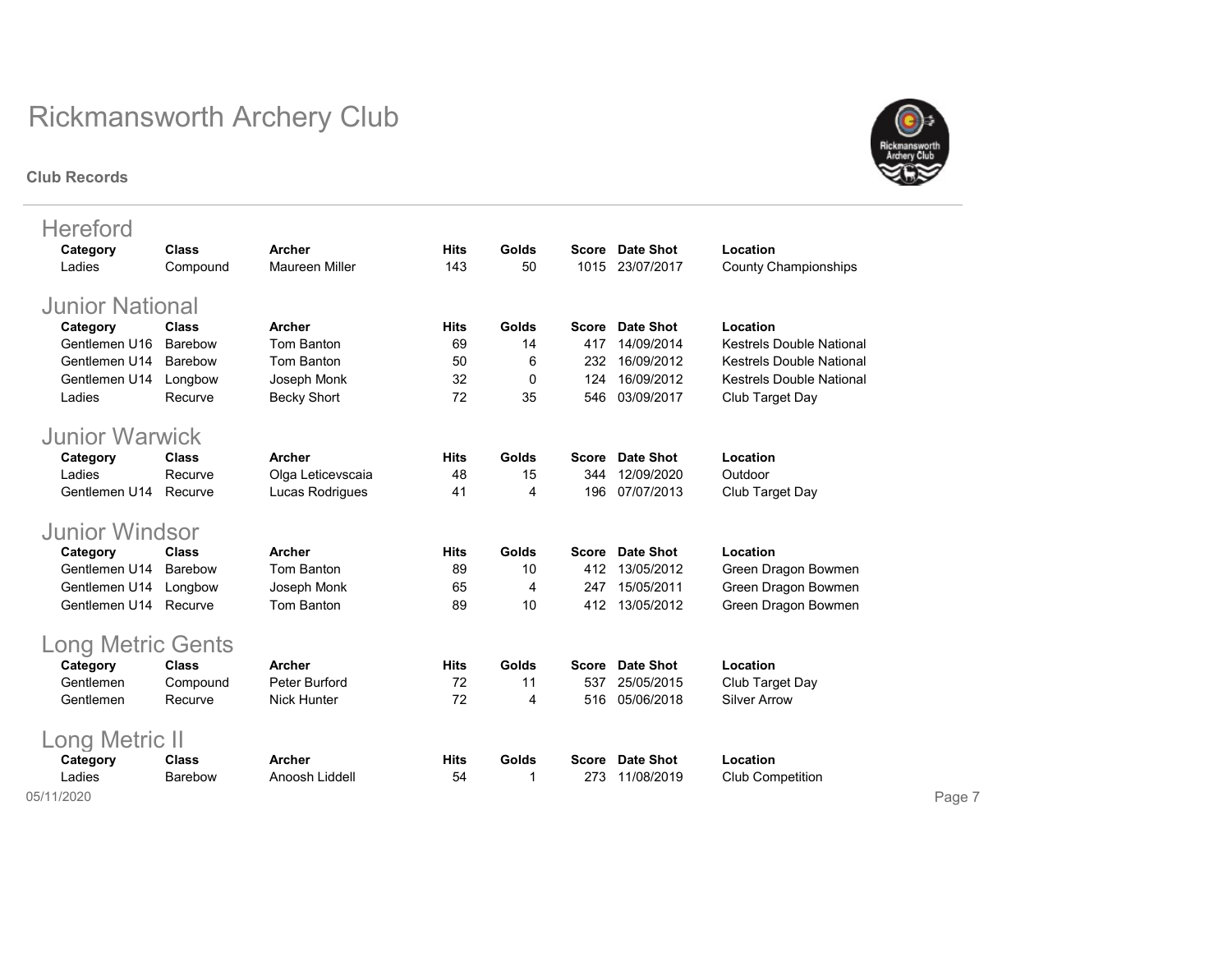#### Club Records



| Long Metric III      |                  |                                 |             |       |              |                  |                                     |  |  |  |
|----------------------|------------------|---------------------------------|-------------|-------|--------------|------------------|-------------------------------------|--|--|--|
| Category             | Class            | <b>Archer</b>                   | <b>Hits</b> | Golds | <b>Score</b> | Date Shot        | Location                            |  |  |  |
| Gentlemen            | Compound         | James Quick                     | 72          | 29    | 615          | 05/09/2020       | Rickmansworth School                |  |  |  |
| Long Metric V        |                  |                                 |             |       |              |                  |                                     |  |  |  |
| Category             | Class            | <b>Archer</b>                   | <b>Hits</b> | Golds | Score        | <b>Date Shot</b> | Location                            |  |  |  |
| Ladies               | Longbow          | Claire Byfield                  | 55          | 0     | 281          | 18/08/2019       | Club shoot                          |  |  |  |
| Gentlemen U12        | Recurve          | Hayden Cookson                  | 0           | 1     | 384          | 11/08/2019       | <b>Rickmansworth Archers</b>        |  |  |  |
| <b>Long National</b> |                  |                                 |             |       |              |                  |                                     |  |  |  |
|                      |                  |                                 |             |       |              |                  |                                     |  |  |  |
| Category<br>Ladies   | Class<br>Barebow | <b>Archer</b><br>Anoosh Liddell | <b>Hits</b> | Golds | Score        | <b>Date Shot</b> | Location<br>Club Shoot              |  |  |  |
|                      |                  |                                 | 59          | 8     | 289          | 08/09/2019       |                                     |  |  |  |
| Gentlemen U14        | Barebow          | Tom Banton                      | 8           | 0     | 16           | 15/09/2013       | Kestrels Double National Tournament |  |  |  |
| Ladies               | Compound         | Maureen Miller                  | 71          | 29    | 533          | 20/08/2017       | Club Target Day                     |  |  |  |
| Gentlemen            | Compound         | Damir Pongrac                   | 72          | 53    | 610          | 16/07/2017       | Club Target Day                     |  |  |  |
| Gentlemen            | Recurve          | <b>Tom Currall</b>              | 72          | 37    | 568          | 02/09/2013       | Club Target Day                     |  |  |  |
| Long Warwick         |                  |                                 |             |       |              |                  |                                     |  |  |  |
| Category             | <b>Class</b>     | Archer                          | <b>Hits</b> | Golds | <b>Score</b> | Date Shot        | Location                            |  |  |  |
| Gentlemen U14        | Barebow          | Tom Banton                      | 5           | 0     | 17           | 15/09/2013       | Kestrels Double National Tournament |  |  |  |
| Gentlemen            | Compound         | Peter Burford                   | 48          | 34    | 396          | 07/07/2013       | Club Target Day                     |  |  |  |
| Gentlemen            | Recurve          | <b>Tom Currall</b>              | 45          | 14    | 319          | 15/09/2013       | Kestrels Double National Tournament |  |  |  |
| <b>National</b>      |                  |                                 |             |       |              |                  |                                     |  |  |  |
| Category             | <b>Class</b>     | <b>Archer</b>                   | <b>Hits</b> | Golds | <b>Score</b> | <b>Date Shot</b> | Location                            |  |  |  |
| Ladies               | Barebow          | Anoosh Liddell                  | 64          | 10    | 346          | 25/08/2019       | Club shoot                          |  |  |  |
| Gentlemen U18        | Barebow          | James Mooney                    | 65          | 2     | 303          | 15/07/2018       | Club Target Day                     |  |  |  |
| Ladies               | Compound         | <b>Maureen Miller</b>           | 72          | 55    | 606          | 13/08/2017       | Club Target Day                     |  |  |  |
| Gentlemen            | Compound         | <b>Bob Silvey</b>               | 72          | 45    | 588          | 01/06/2014       | Club Target Day                     |  |  |  |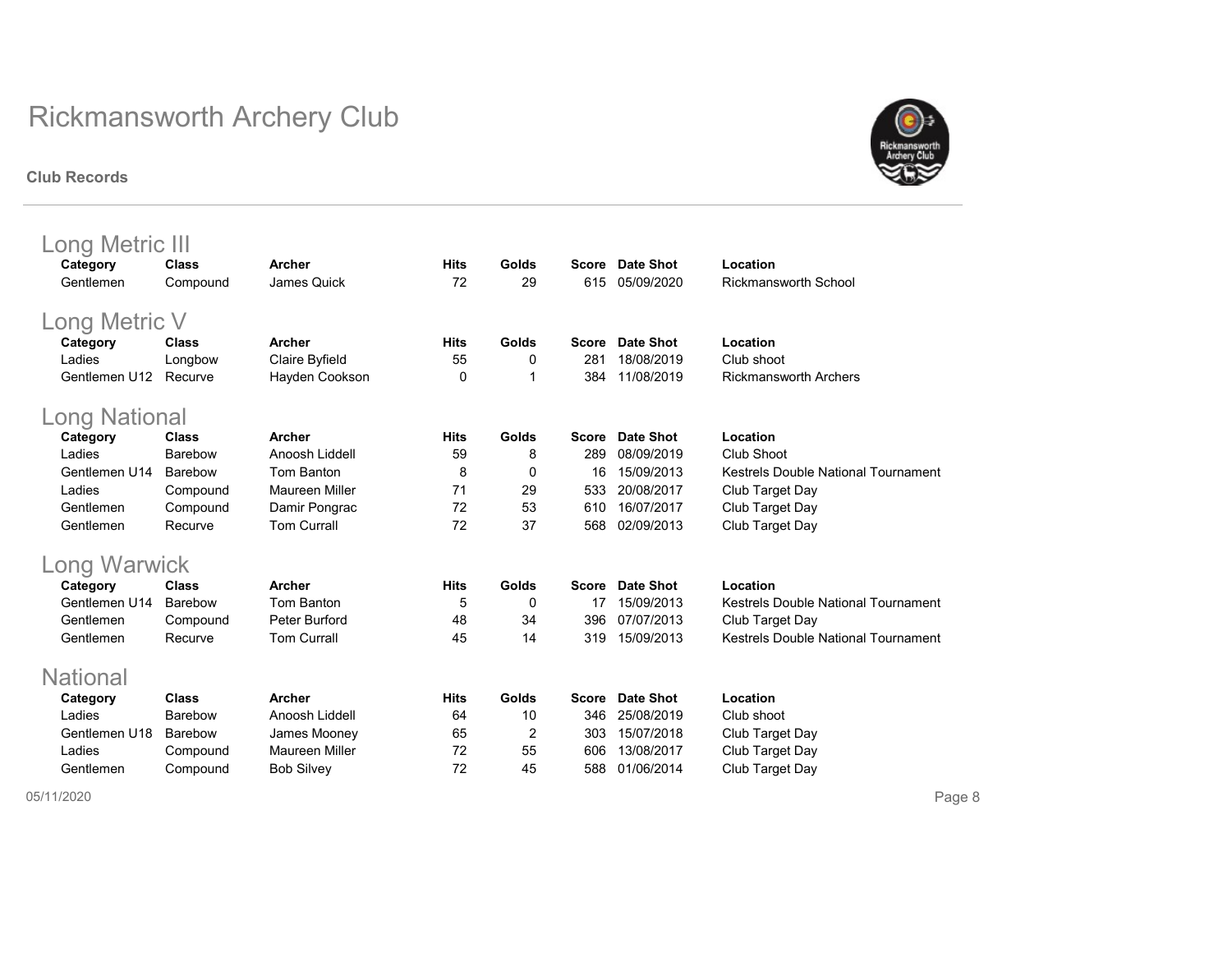#### Club Records



| Ladies              | Recurve        | Emma Liddell          | 72          | 29           | 528          | 01/06/2014       | Club Target Day                 |
|---------------------|----------------|-----------------------|-------------|--------------|--------------|------------------|---------------------------------|
| Gentlemen U18       | Recurve        | <b>Tom Currall</b>    | 69          | 11           | 409          | 11/09/2011       | <b>Kestrels Double National</b> |
| Gentlemen U16       | Recurve        | <b>Mitesh Mistry</b>  | 64          | 7            | 301          | 07/07/2013       | Club Target Day                 |
| Gentlemen           | Recurve        | <b>Adrian Currall</b> | 72          | 60           | 620          | 09/10/2013       | Club Target Day                 |
|                     |                |                       |             |              |              |                  |                                 |
| <b>New National</b> |                |                       |             |              |              |                  |                                 |
| Category            | <b>Class</b>   | Archer                | <b>Hits</b> | <b>Golds</b> | <b>Score</b> | Date Shot        | Location                        |
| Gentlemen U18       | Barebow        | Tom Banton            | 0           | 0            | 100          | 11/09/2016       | Kestrels                        |
| Gentlemen U16       | Barebow        | Tom Banton            | 17          | 1            | 61           | 13/09/2015       | <b>Kestrels Double National</b> |
| Gentlemen U14       | Barebow        | <b>Tom Banton</b>     | 4           | $\mathbf 0$  | 16           | 16/09/2012       | <b>Kestrels Double National</b> |
| Gentlemen           | Compound       | Damir Pongrac         | 72          | 45           | 588          | 05/08/2018       | <b>Rickmansworth School</b>     |
| Gentlemen           | Recurve        | <b>Adrian Currall</b> | 71          | 30           | 515          | 14/09/2014       | <b>Kestrels Double National</b> |
|                     |                |                       |             |              |              |                  |                                 |
| <b>New Warwick</b>  |                |                       |             |              |              |                  |                                 |
| Category            | <b>Class</b>   | <b>Archer</b>         | <b>Hits</b> | Golds        |              | Score Date Shot  | Location                        |
| Gentlemen U14       | Barebow        | Tom Banton            | 2           | 0            | 8            | 02/06/2013       | Club Target Day                 |
| Gentlemen           | Compound       | <b>Bob Silvey</b>     | 48          | 13           | 318          | 02/06/2013       | Club Target Day                 |
| Gentlemen           | Recurve        | <b>Adrian Currall</b> | 48          | 11           | 326          | 24/04/2016       | Club Competition                |
|                     |                |                       |             |              |              |                  |                                 |
| <b>New Western</b>  |                |                       |             |              |              |                  |                                 |
| Category            | <b>Class</b>   | <b>Archer</b>         | <b>Hits</b> | Golds        | <b>Score</b> | <b>Date Shot</b> | Location                        |
| Gentlemen           | Compound       | Peter Burford         | 96          | 38           | 706          | 01/07/2012       | Club Target Day                 |
| Gentlemen           | Recurve        | <b>Adrian Currall</b> | 93          | 24           | 605          | 01/07/2012       | Club Target Day                 |
|                     |                |                       |             |              |              |                  |                                 |
| Portsmouth          |                |                       |             |              |              |                  |                                 |
| Category            | <b>Class</b>   | <b>Archer</b>         | <b>Hits</b> | <b>Golds</b> | <b>Score</b> | <b>Date Shot</b> | Location                        |
| Gentlemen           | American       | Roman Damaschin       | 60          | 16           | 430          | 27/10/2019       | Indoor 20 yards                 |
|                     | Flatbow        |                       |             |              |              |                  |                                 |
| Ladies              | Barebow        | Anoosh Liddell        | 60          | 15           | 515          | 15/03/2020       | Club shoot                      |
| Gentlemen U18       | Barebow        | Tom Banton            | 60          | 28           | 458          | 05/03/2017       | Club Target Day                 |
| Gentlemen U16       | <b>Barebow</b> | James Mooney          | 58          | 15           | 384          | 08/01/2017       | Club Target Day                 |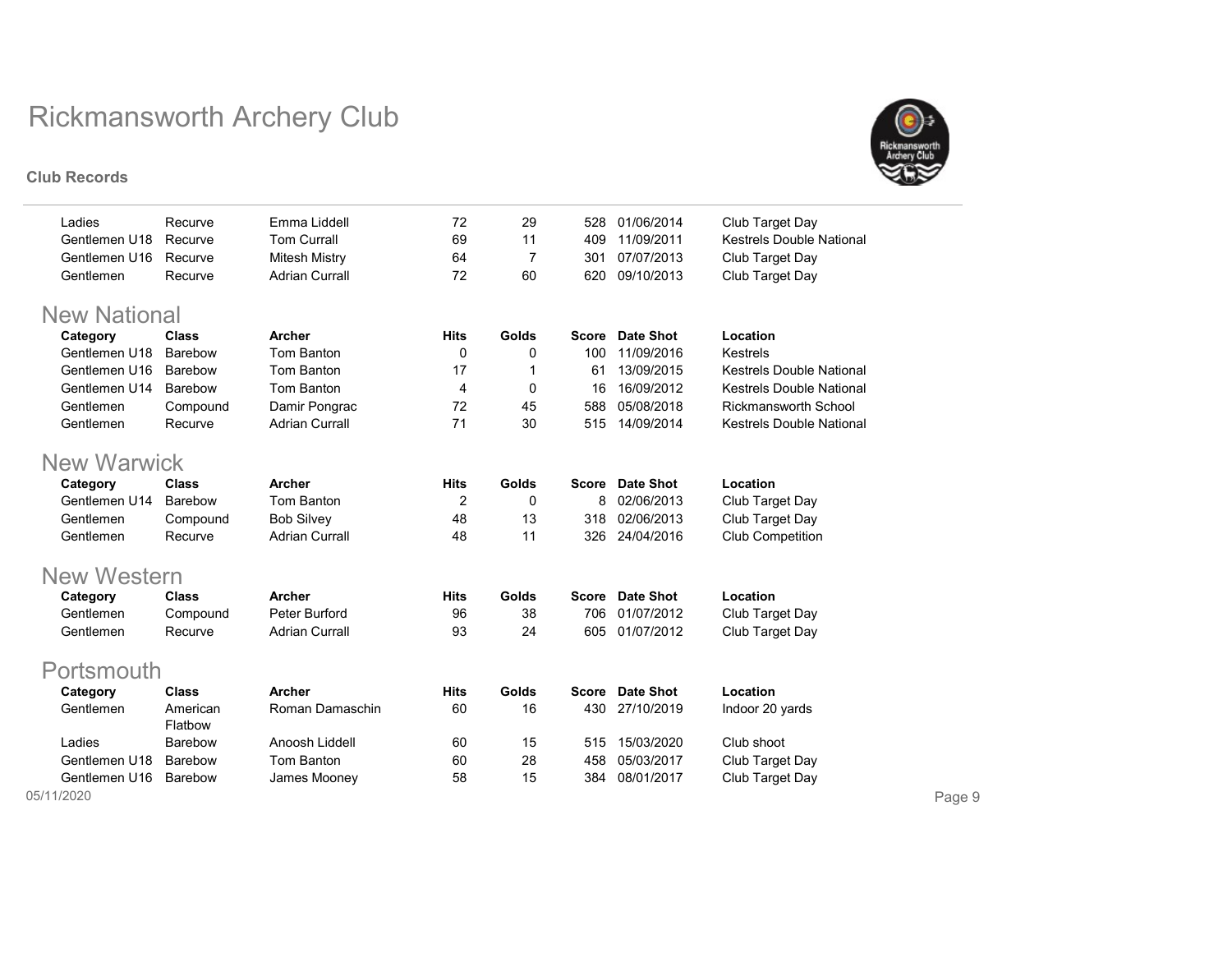#### Club Records



| Gentlemen U14 | Barebow | Tom Banton         | 58 | 0  | 356 | 27/01/2013 | Club Target Day                      |
|---------------|---------|--------------------|----|----|-----|------------|--------------------------------------|
| Gentlemen U12 | Barebow | William Thorne     | 60 | 17 | 429 | 09/02/2020 | Hertfordshire archery association CC |
| Gentlemen     | Barebow | Peter Harvey       | 60 | 5  | 420 | 25/03/2018 | Club Target Day                      |
| Ladies        | Longbow | Debbie Brown       | 55 | 8  | 323 | 31/03/2019 | Club Target Day                      |
| Gentlemen U18 | Longbow | Harry Banton       | 31 | 0  | 163 | 13/11/2011 | Green Dragon 500                     |
| Gentlemen U14 | Longbow | Joseph Monk        | 49 | 0  | 237 | 13/11/2011 | Green Dragon 500                     |
| Gentlemen     | Longbow | Simon Fdwards      | 56 | 5  | 300 | 18/03/2018 | Club Target Day                      |
| Ladies        | Recurve | Claire Byfield     | 60 | 22 | 550 | 12/01/2020 | Eaton Manor                          |
| Gentlemen U18 | Recurve | <b>Tom Currall</b> | 60 | 0  | 554 | 11/03/2012 | HAA Inter-County Match v Middlesex   |
| Gentlemen U16 | Recurve | Kieran Cole-Shaw   | 60 | 17 | 441 | 26/02/2017 | Club Target Day                      |
| Gentlemen U12 | Recurve | Hayden Cookson     | 58 | 2  | 338 | 26/01/2020 | <b>Ricky Archers</b>                 |
| Gentlemen     | Recurve | Nick Hunter        | 60 | 44 | 584 | 12/01/2020 | <b>Bowmen of Harrow</b>              |

## Portsmouth (Triple Face)

| Category      | <b>Class</b> | Archer         | Hits | Golds | Score | Date Shot  | Location                        |
|---------------|--------------|----------------|------|-------|-------|------------|---------------------------------|
| Gentlemen U14 | Barebow      | Tom Banton     | 58   |       | 332   | 09/02/2014 | HAA County Indoor Championships |
| Ladies        | Compound     | Maureen Miller | 60   | 17    | 550   | 03/03/2019 | Rickmansworth Archery Club      |
| Gentlemen     | Compound     | Damir Pongrac  | 60   | 36    | 576   | 24/03/2019 | <b>Rickmansworth School</b>     |
| Gentlemen     | Recurve      | Clive Mulligan | 51   |       | 404   | 30/03/2014 | Club Target Day                 |

### Short Junior National

| Category              | Class   | Archer         | Hits | Golds | Score | <b>Date Shot</b> | Location                          |
|-----------------------|---------|----------------|------|-------|-------|------------------|-----------------------------------|
| Gentlemen U12         | Barebow | William Thorne | 71   |       | 395   | 02/06/2019       | <b>Rickmansworth Archery Club</b> |
| Ladies U16            | Recurve | Zahra Ahmadi   | 70   | 26    | 504   | 12/08/2018       | Rickmansworth School              |
| ∟adies U14            | Recurve | Daria Ahmadi   | 68   | 14    |       | 416 02/06/2019   | Club tournament                   |
| Gentlemen U12 Recurve |         | Hayden Cookson | 66   |       | 336   | 30/06/2019       | Ricky Archers                     |

### Short Junior Warwick

| Category              | Class   | <b>Archer</b>    | Hits | Golds |     | Score Date Shot | Location        |
|-----------------------|---------|------------------|------|-------|-----|-----------------|-----------------|
| Ladies U14            | Recurve | Zahra Ahmadi     | 48   |       |     | 314 14/05/2017  | Club Target Day |
| Gentlemen U16 Recurve |         | Kieran Cole-Shaw | 47   |       | 329 | 02/10/2016      | Club Target Day |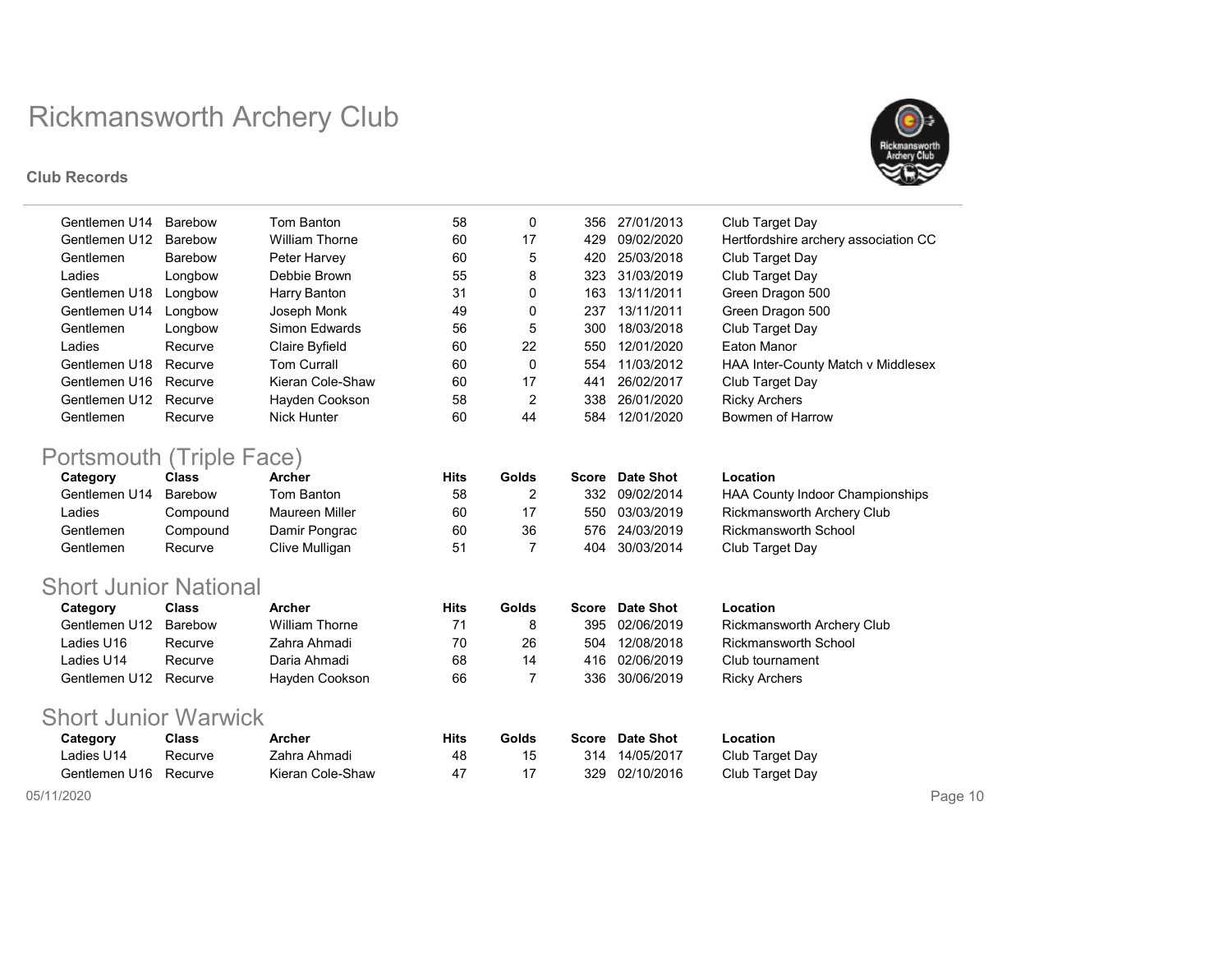Club Records



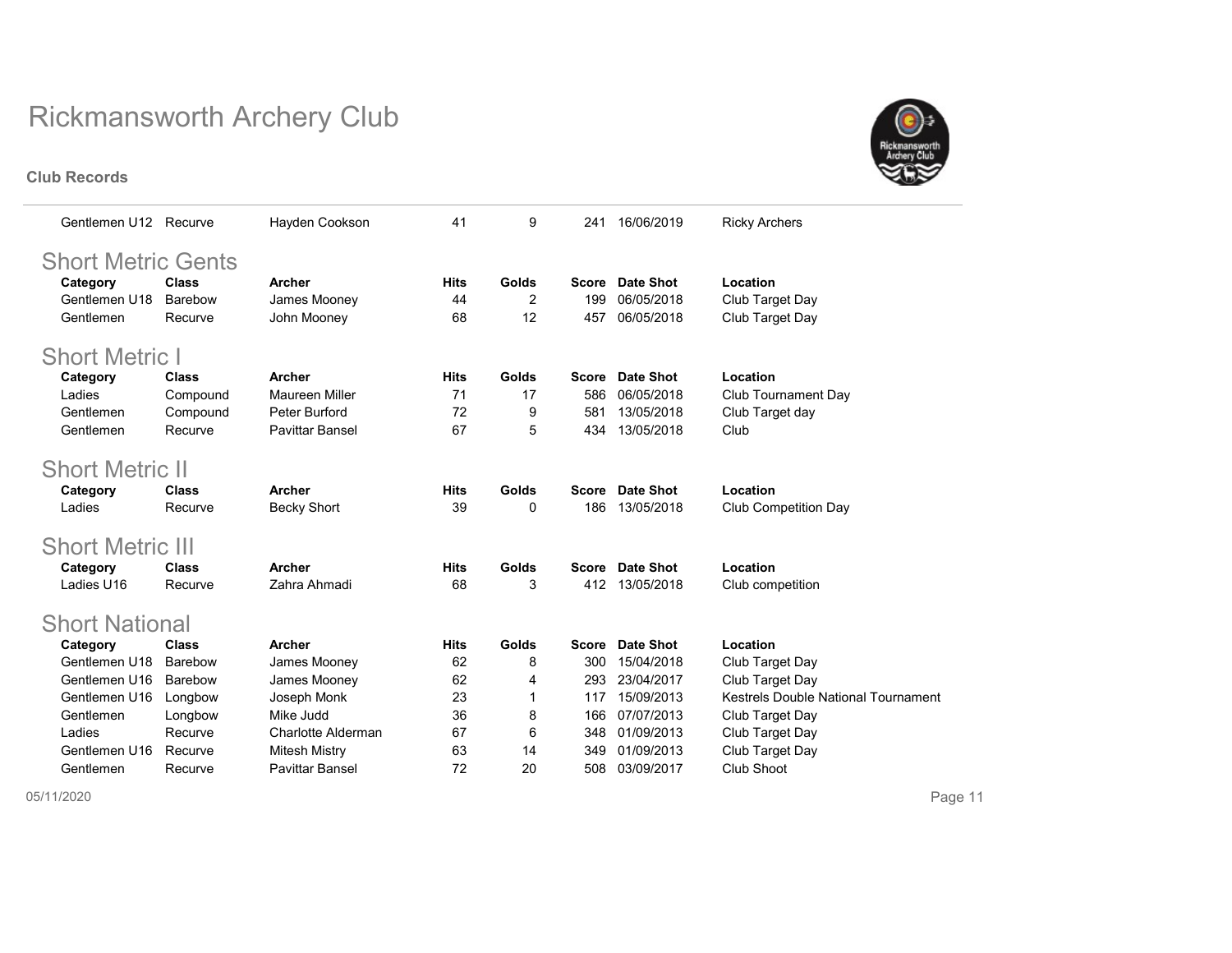#### Club Records



### Short Warwick

| Category             | <b>Class</b>   | Archer                | <b>Hits</b> | Golds          | <b>Score</b> | <b>Date Shot</b> | Location                     |
|----------------------|----------------|-----------------------|-------------|----------------|--------------|------------------|------------------------------|
| Ladies               | Barebow        | Anoosh Liddell        | 48          | 12             | 324          | 26/06/2018       | Club shoot                   |
| Gentlemen U18        | Barebow        | Tom Banton            | 42          | 6              | 194          | 04/06/2017       | Club Target Day              |
| Gentlemen U16        | <b>Barebow</b> | James Mooney          | 34          | 4              | 170          | 21/08/2016       | Club Target Day              |
| Gentlemen U14        | Barebow        | Tom Banton            | 26          | 2              | 177          | 11/05/2014       | Green Dragon Windsor         |
| Gentlemen            | <b>Barebow</b> | Peter Harvey          | 42          | 5              | 206          | 04/09/2016       | Club Target Day              |
| Gentlemen            | Compound       | Mark Jefferies        | 48          | 36             | 408          | 08/09/2013       | CLub Target Day              |
| Ladies               | Longbow        | Debbie Brown          | 36          | 2              | 156          | 30/09/2018       | Club Target Day              |
| Ladies U14           | Recurve        | Zahra Ahmadi          | 43          | 10             | 265          | 30/04/2017       | Club Target Day              |
| Ladies               | Recurve        | <b>Becky Short</b>    | 47          | 17             | 333          | 07/07/2016       | Club Target Day              |
| Gentlemen U18        | Recurve        | Harry Banton          | 44          | 5              | 238          | 02/06/2013       | Club Target Day              |
| Gentlemen U16        | Recurve        | Mitesh Mistry         | 40          | 4              | 193          | 02/06/2013       | Club Target Day              |
| Gentlemen U14        | Recurve        | Ethan Lashley         | 24          | 1              | 90           | 04/09/2016       | Club Target Day              |
| Gentlemen U12        | Recurve        | Hayden Cookson        | 45          | 5              | 247          | 23/06/2019       | <b>Ricky Archers</b>         |
| Gentlemen            | Recurve        | <b>Adrian Currall</b> | 48          | 33             | 400          | 16/05/2019       | Club Target Day              |
| <b>Short Western</b> |                |                       |             |                |              |                  |                              |
| Category             | <b>Class</b>   | Archer                | <b>Hits</b> | <b>Golds</b>   | <b>Score</b> | Date Shot        | Location                     |
| Gentlemen U16        | Recurve        | <b>Mitesh Mistry</b>  | 79          | 12             | 378          | 02/09/2012       | HAA Western @ Hinxworth      |
|                      |                |                       |             |                |              |                  |                              |
| <b>Short Windsor</b> |                |                       |             |                |              |                  |                              |
| Category             | <b>Class</b>   | <b>Archer</b>         | <b>Hits</b> | Golds          | <b>Score</b> | <b>Date Shot</b> | Location                     |
| Gentlemen U16        | Barebow        | James Mooney          | 104         | 27             | 650          | 23/07/2017       | <b>County Championships</b>  |
| Gentlemen U14        | Barebow        | Tom Banton            | 63          | $\overline{4}$ | 253          | 10/06/2012       | <b>Windsor Forest Bowmen</b> |
| Gentlemen U18        | Recurve        | <b>Tom Currall</b>    | 108         | 45             | 800          | 12/05/2011       | Club Target Day              |
|                      |                |                       |             |                |              |                  |                              |
| <b>St George</b>     |                |                       |             |                |              |                  |                              |
| Category             | <b>Class</b>   | <b>Archer</b>         | <b>Hits</b> | Golds          | <b>Score</b> | <b>Date Shot</b> | Location                     |
|                      |                |                       |             |                |              |                  |                              |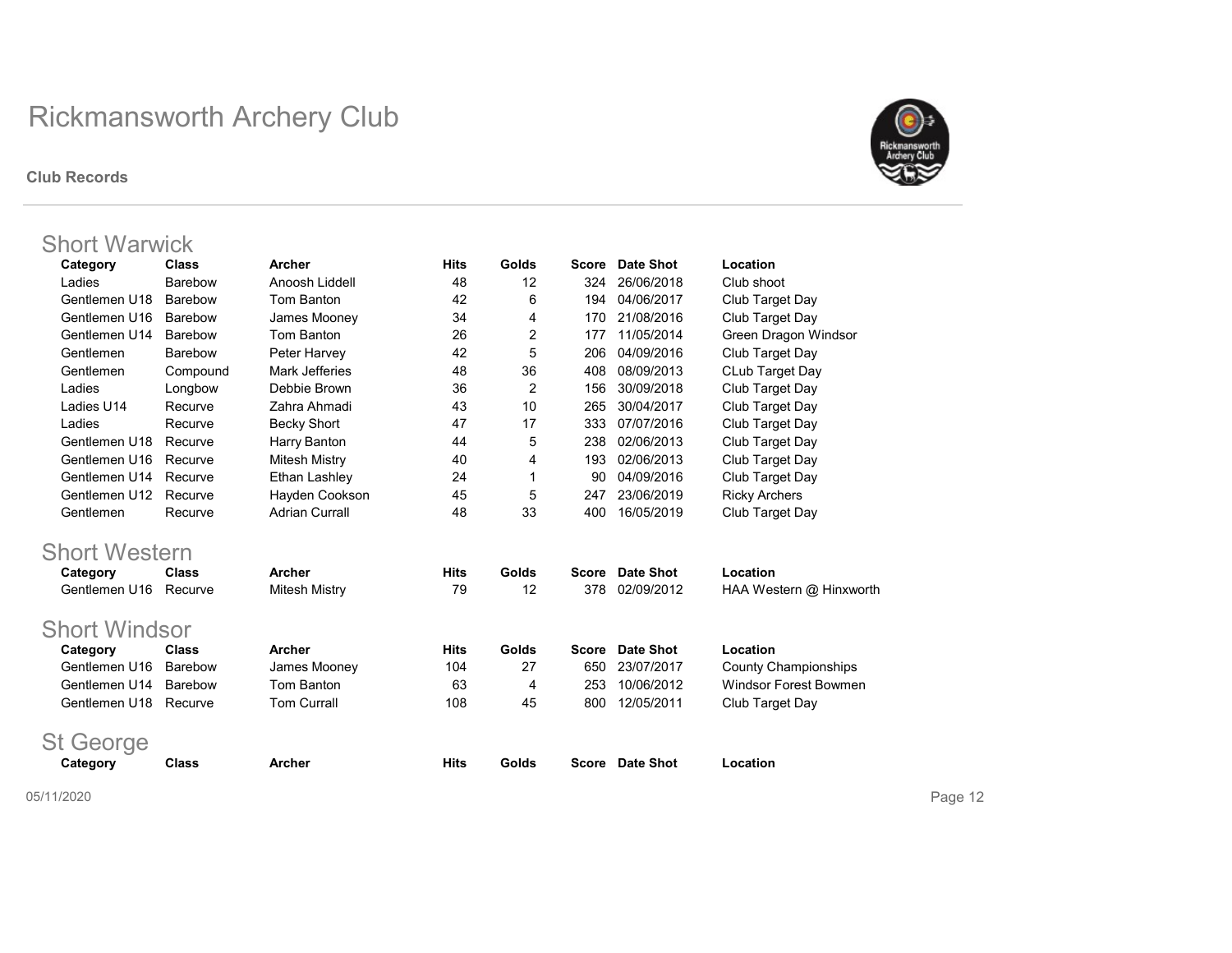



| Gentlemen U16               | Barebow        | Tom Banton            | 28          | 1     | 88           | 10/05/2015       | <b>Kestrels Tournament</b>     |
|-----------------------------|----------------|-----------------------|-------------|-------|--------------|------------------|--------------------------------|
| Gentlemen                   | Compound       | Damir Pongrac         | 108         | 59    | 842          | 30/05/2016       | Eagle Bowmen of Bedford        |
| Gentlemen                   | Recurve        | <b>Adrian Currall</b> | 107         | 47    | 797          | 10/05/2015       | Kestrels Tournament            |
| <b>Stafford</b>             |                |                       |             |       |              |                  |                                |
|                             | <b>Class</b>   | Archer                | <b>Hits</b> | Golds | <b>Score</b> | Date Shot        | Location                       |
| Category<br>Gentlemen U16   | <b>Barebow</b> | James Mooney          | 66          | 6     | 338          | 19/03/2017       | Club Target Day                |
| Ladies                      | Recurve        | Anoosh Liddell        | 72          | 7     | 572          | 19/03/2017       |                                |
| Gentlemen                   |                | Kieron Lehmann-       | 72          | 20    |              | 19/03/2017       | Club Target Day                |
|                             | Recurve        | Mayne                 |             |       | 628          |                  | Club Target Day                |
| Three Dozen Metric $\omega$ |                |                       |             |       |              |                  |                                |
|                             |                |                       |             |       |              |                  |                                |
| Category                    | <b>Class</b>   | Archer                | <b>Hits</b> | Golds | <b>Score</b> | Date Shot        | Location                       |
| Gentlemen                   | Compound       | <b>Adrian Currall</b> | 36          | 3     | 282          | 26/09/2020       | Club Target Day                |
| Vegas (Triple Face)         |                |                       |             |       |              |                  |                                |
| Category                    | <b>Class</b>   | Archer                | <b>Hits</b> | Golds | <b>Score</b> | <b>Date Shot</b> | Location                       |
| Ladies                      | Recurve        | Anoosh Liddell        | 60          | 9     | 494          | 18/12/2016       | Club Target Day                |
| WA 1440                     | Gents          |                       |             |       |              |                  |                                |
| Category                    | <b>Class</b>   | Archer                | <b>Hits</b> | Golds | <b>Score</b> | Date Shot        | Location                       |
| Gentlemen                   | Recurve        | <b>Adrian Currall</b> | 144         | 34    | 1217         | 27/07/2014       | <b>ANDOBA Double FITA Star</b> |
|                             |                |                       |             |       |              |                  |                                |
| WA 18m                      |                |                       |             |       |              |                  |                                |
| Category                    | <b>Class</b>   | <b>Archer</b>         | <b>Hits</b> | Golds | <b>Score</b> | <b>Date Shot</b> | Location                       |
| Gentlemen U18               | <b>Barebow</b> | Tom Banton            | 58          | 8     | 368          | 12/03/2017       | Club Target Day                |
| Gentlemen                   | Compound       | Peter Burford         | 60          | 7     | 513          | 17/03/2019       | Club Tournament                |
| Gentlemen                   | Recurve        | <b>Nick Hunter</b>    | 60          | 15    | 526          | 18/02/2018       | Bedfordshire V Hertfordshire   |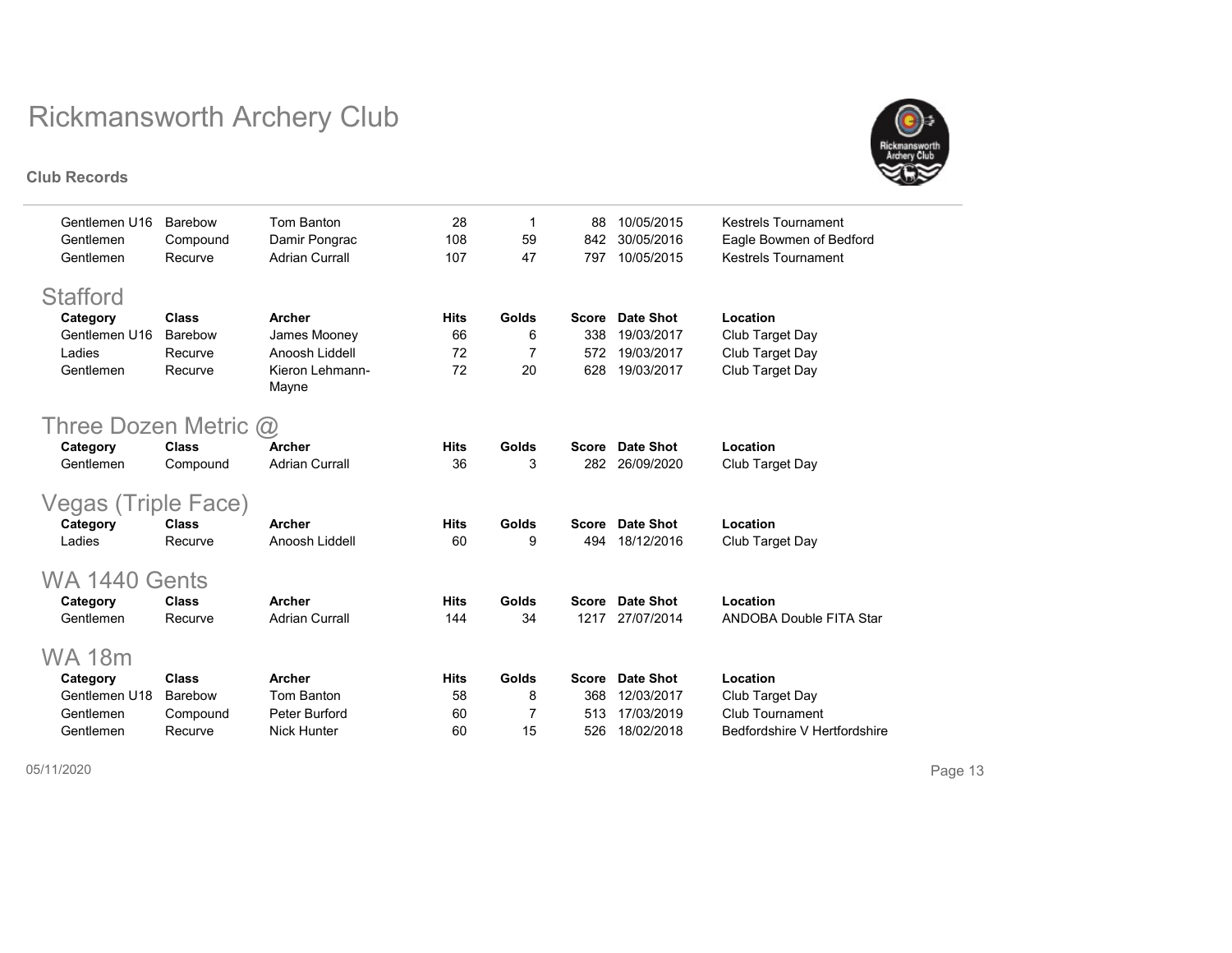#### Club Records



| WA 18m (Triple Face) |                |                       |             |          |              |                  |                                   |
|----------------------|----------------|-----------------------|-------------|----------|--------------|------------------|-----------------------------------|
| Category             | <b>Class</b>   | <b>Archer</b>         | <b>Hits</b> | Golds    | <b>Score</b> | Date Shot        | Location                          |
| Ladies               | <b>Barebow</b> | Kathy Seymour         | 21          | 1        | 154          | 17/03/2019       | Club indoor comp.                 |
| Ladies               | Compound       | Maureen Miller        | 60          | 37       | 515          | 17/03/2019       | <b>Rickmansworth Archery Club</b> |
| Gentlemen            | Compound       | Damir Pongrac         | 60          | 14       | 550          | 17/03/2019       | <b>Rickmansworth School</b>       |
| Ladies               | Recurve        | Anoosh Liddell        | 56          | 5        | 447          | 17/03/2019       | Club competition                  |
| Gentlemen            | Recurve        | <b>Tom Currall</b>    | 60          | 35       | 570          | 04/09/2013       | Club Target Day                   |
| <b>WA 25m</b>        |                |                       |             |          |              |                  |                                   |
| Category             | <b>Class</b>   | Archer                | <b>Hits</b> | Golds    | <b>Score</b> | <b>Date Shot</b> | Location                          |
| Gentlemen U18        | Barebow        | Tom Banton            | 34          | 2        | 255          | 05/11/2017       | <b>Club Target Shoot</b>          |
| Gentlemen U12        | Barebow        | <b>William Thorne</b> | 44          | 6        | 227          | 20/01/2019       | <b>Rickmansworth School</b>       |
| Ladies               | Recurve        | Anoosh Liddell        | 60          | 4        | 471          | 20/01/2019       | Club competition                  |
| Gentlemen            | Recurve        | <b>Tom Currall</b>    | 60          | $\Omega$ | 552          | 17/11/2013       | <b>HAA Team Indoor Champs</b>     |
| WA 25m (Triple Face) |                |                       |             |          |              |                  |                                   |
| Category             | <b>Class</b>   | Archer                | <b>Hits</b> | Golds    | <b>Score</b> | Date Shot        | Location                          |
| Gentlemen            | Compound       | Peter Burford         | 60          | 8        | 533          | 05/11/2017       | Club Target Day                   |
| Gentlemen            | Recurve        | <b>Nick Hunter</b>    | 60          | 13       | 526          | 25/02/2018       | <b>Battle of Basing</b>           |
| <b>WA 50m</b>        |                |                       |             |          |              |                  |                                   |
| Category             | <b>Class</b>   | Archer                | <b>Hits</b> | Golds    | <b>Score</b> | <b>Date Shot</b> | Location                          |
| Ladies               | <b>Barebow</b> | Anoosh Liddell        | 48          | 0        | 215          | 08/08/2020       | Club shoot                        |
| Gentlemen            | Compound       | <b>Adrian Currall</b> | 72          | 11       | 597          | 08/08/2020       | Club Target Day                   |
| WA 60m               |                |                       |             |          |              |                  |                                   |
| Category             | <b>Class</b>   | <b>Archer</b>         | <b>Hits</b> | Golds    | <b>Score</b> | <b>Date Shot</b> | Location                          |
| Ladies               | Compound       | <b>Maureen Miller</b> | 72          | 26       | 567          | 01/09/2016       | Club Target Day                   |
| Ladies               | Recurve        | Anoosh Liddell        | 68          | 5        | 472          | 28/05/2015       | Club Target Day                   |
| Gentlemen            | Recurve        | Manish Popli          | 72          | 3        | 459          | 01/09/2016       | Club Target Day                   |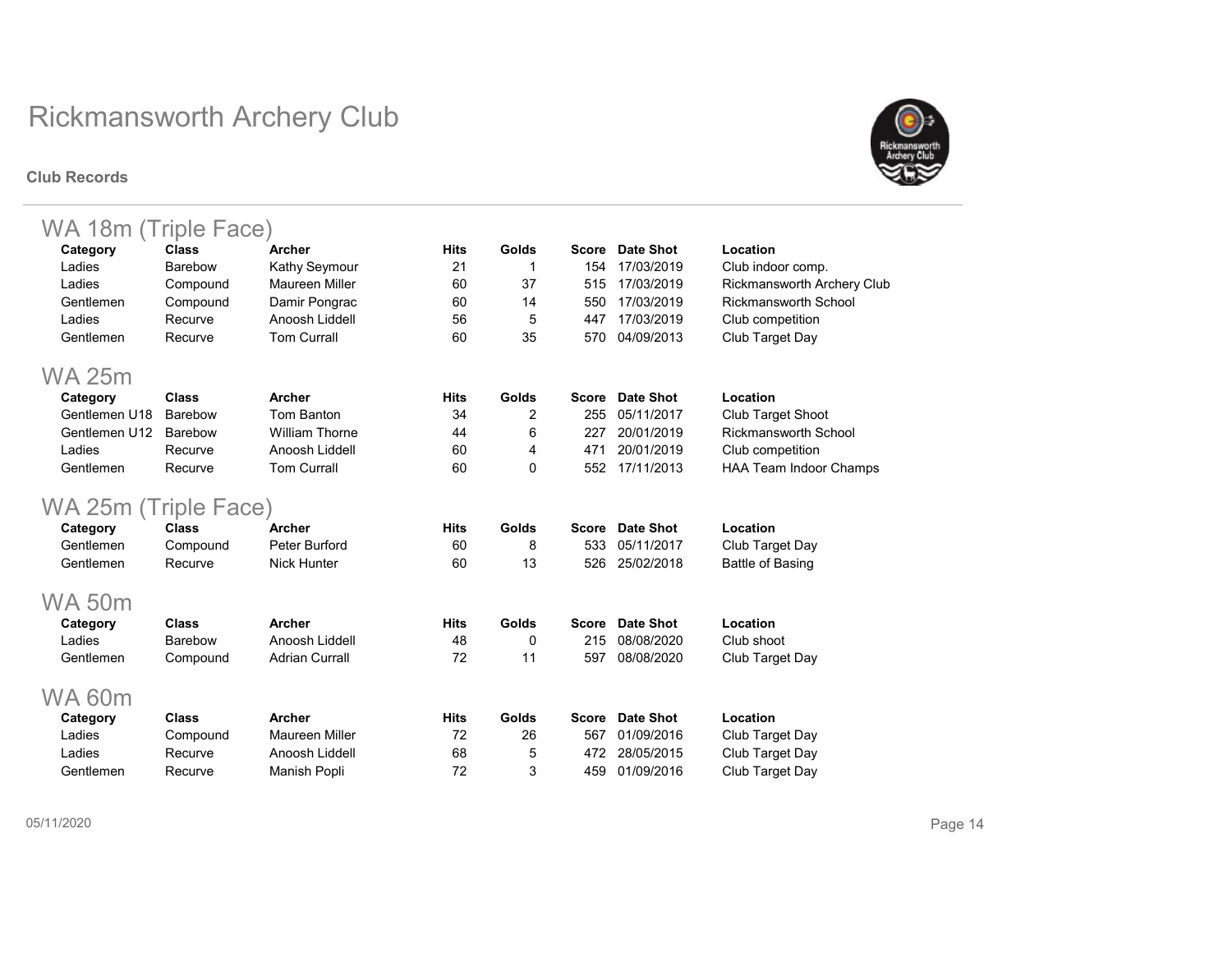#### Club Records



| WA 70m                     |                |                       |             |              |              |                  |                             |
|----------------------------|----------------|-----------------------|-------------|--------------|--------------|------------------|-----------------------------|
| Category                   | <b>Class</b>   | Archer                | <b>Hits</b> | Golds        | <b>Score</b> | <b>Date Shot</b> | Location                    |
| Ladies                     | Barebow        | Anoosh Liddell        | 51          | 1            | 266          | 08/08/2019       | Club shoot                  |
| Ladies                     | Compound       | <b>Maureen Miller</b> | 72          | 32           | 563          | 18/09/2016       | Club Target Day             |
| Gentlemen                  | Compound       | Damir Pongrac         | 72          | 5            | 633          | 04/07/2019       | <b>Rickmansworth School</b> |
| Ladies                     | Recurve        | Claire Byfield        | 58          | 0            | 278          | 26/09/2020       | Club shoot                  |
| Gentlemen                  | Recurve        | <b>Adrian Currall</b> | 72          | 18           | 627          | 24/08/2014       | Club Target Day             |
| <b>WA Combined (Triple</b> |                |                       |             |              |              |                  |                             |
| Category                   | <b>Class</b>   | Archer                | <b>Hits</b> | Golds        | <b>Score</b> | Date Shot        | Location                    |
| Gentlemen                  | Recurve        | <b>Nick Hunter</b>    | 120         | 33           | 1069         | 25/02/2018       | Club Target Day             |
| Warwick                    |                |                       |             |              |              |                  |                             |
| Category                   | Class          | Archer                | <b>Hits</b> | Golds        | <b>Score</b> | Date Shot        | Location                    |
| Ladies                     | Barebow        | Rebecca Harlow        | 19          | 0            | 59           | 09/07/2016       | Club Target Day             |
| Gentlemen U18              | <b>Barebow</b> | James Mooney          | 45          | 6            | 225          | 01/07/2018       | Club Target Day             |
| Ladies                     | Compound       | Maureen Miller        | 48          | 19           | 350          | 26/05/2016       | Club Target Day             |
| Gentlemen                  | Compound       | <b>Mark Jefferies</b> | 48          | 31           | 392          | 03/07/2014       | Club Target Day             |
| Ladies                     | Recurve        | Anoosh Liddell        | 48          | 13           | 318          | 08/07/2018       | Club shoot                  |
| Gentlemen U18              | Recurve        | Owen Caine            | 37          | 5            | 173          | 24/04/2016       | <b>Club Competition</b>     |
| Gentlemen                  | Recurve        | <b>Adrian Currall</b> | 48          | 31           | 396          | 02/06/2011       | Club Target Day             |
| Western                    |                |                       |             |              |              |                  |                             |
| Category                   | <b>Class</b>   | Archer                | <b>Hits</b> | <b>Golds</b> | <b>Score</b> | <b>Date Shot</b> | Location                    |
| Gentlemen                  | Compound       | Peter Burford         | 96          | 59           | 790          | 02/09/2012       | HAA Western @ Hinxworth     |
| Gentlemen                  | Recurve        | <b>Nick Hunter</b>    | 96          | 62           | 792          | 03/09/2017       | 46th County Western         |
| Windsor                    |                |                       |             |              |              |                  |                             |
| Category                   | <b>Class</b>   | Archer                | <b>Hits</b> | Golds        | Score        | Date Shot        | Location                    |
| Gentlemen U18              | Barebow        | James Mooney          | 95          | 13           | 539          | 14/04/2019       | Club Target Day             |